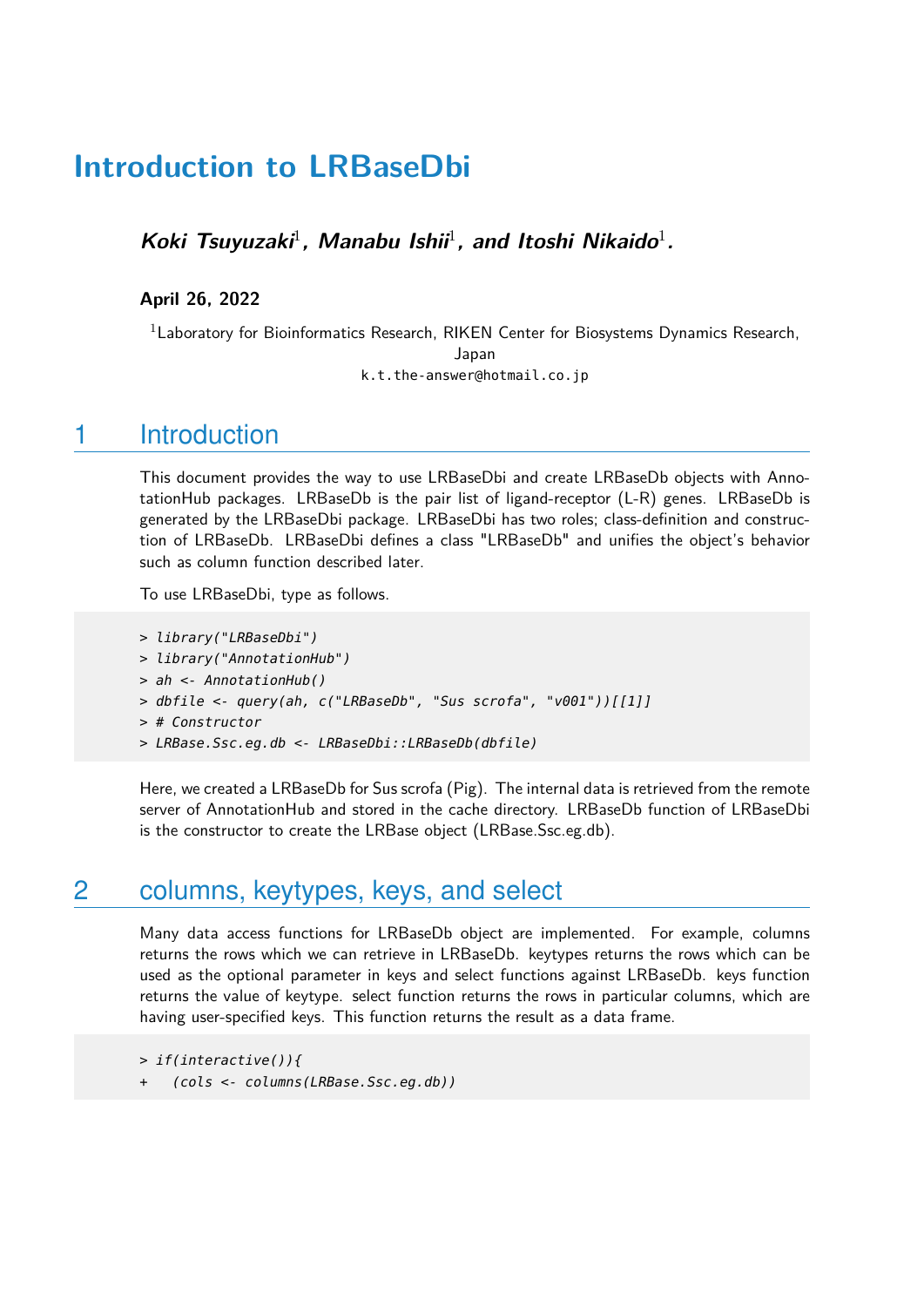```
+ keytypes(LRBase.Ssc.eg.db)
```
- + (ks <- keys(LRBase.Ssc.eg.db, keytype='GENEID\_R'))
- + head(select(LRBase.Ssc.eg.db, keys=ks[1:2],
- + columns=c('GENEID\_L', 'GENEID\_R'), keytype='GENEID\_R'))

```
+ }
```
## 3 Other functions

Other additional functions are available. dbconn returns the connection to the sqlite database. dbfile returns the directory where sqlite file is stored. dbschema returns the schema of database. dbInfo returns the information of the package. species function returns the common name. lrNomenclature returns the scientific name. lrListDatabases function returns the source of data. lrVersion returns the version of LRBaseDb.

```
> if(interactive()){
```
- + # show
- + LRBase.Ssc.eg.db
- + # dbconn
- + dbconn(LRBase.Ssc.eg.db)
- + # dbfile
- + dbfile(LRBase.Ssc.eg.db)
- + # dbschema
- + dbschema(LRBase.Ssc.eg.db)
- + # dbInfo
- + dbInfo(LRBase.Ssc.eg.db)
- + # species
- + species(LRBase.Ssc.eg.db)
- + # lrNomenclature
- + lrNomenclature(LRBase.Ssc.eg.db)
- + # lrListDatabases
- + lrListDatabases(LRBase.Ssc.eg.db)
- + # lrVersion
- + lrVersion(LRBase.Ssc.eg.db)

```
+ }
```
### 4 Redirecting to the scTensor package

How to use LRBaseDb with scTensor is written in the vignette of scTensor package.